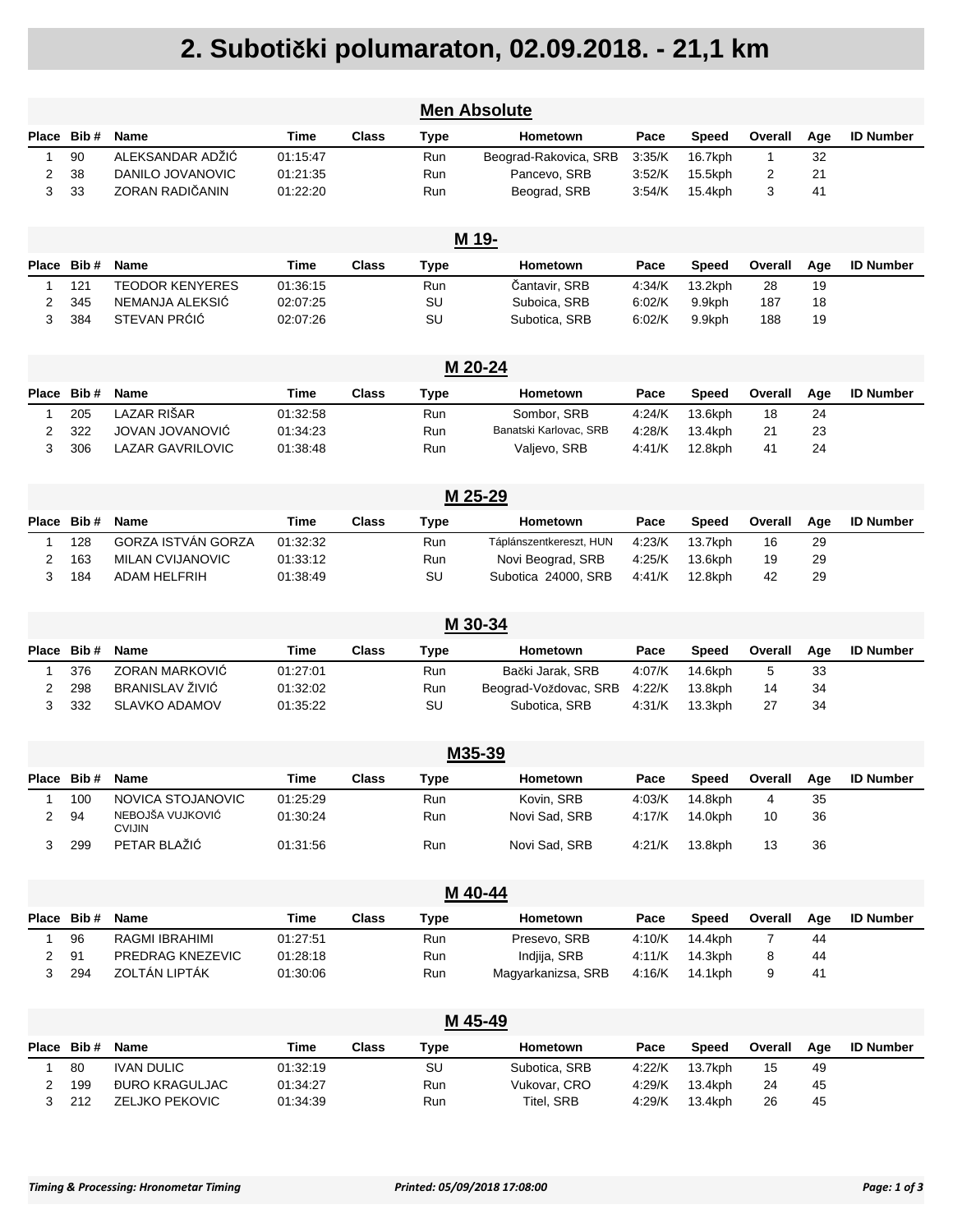## **2. Suboti**č**ki polumaraton, 02.09.2018. - 21,1 km**

| M 50-54 |                 |                                       |                      |              |             |                                |                  |                    |            |          |                  |
|---------|-----------------|---------------------------------------|----------------------|--------------|-------------|--------------------------------|------------------|--------------------|------------|----------|------------------|
| Place   | Bib#            | Name                                  | Time                 | Class        | Type        | <b>Hometown</b>                | Pace             | <b>Speed</b>       | Overall    | Age      | <b>ID Number</b> |
| 1       | 323             | <b>MIROSLAV</b><br>RANĐELOVIĆ         | 01:38:40             |              | Run         | Beograd Palilula, SRB          | 4:41/K           | 12.8kph            | 39         | 51       |                  |
| 2       | 126             | ZOLTÁN KŐSZEGI                        | 01:40:57             |              | SU          | Subotica, SRB                  | 4:47/K           | 12.5kph            | 48         | 52       |                  |
| 3       | 373             | DUŠAN MANDIĆ                          | 01:43:02             |              | Run         | Podgorica, MNE                 | 4:53/K           | 12.3kph            | 53         | 53       |                  |
|         |                 |                                       |                      |              |             | M 55-59                        |                  |                    |            |          |                  |
| Place   | Bib #           | Name                                  | Time                 | <b>Class</b> | <b>Type</b> | Hometown                       | Pace             | <b>Speed</b>       | Overall    | Age      | <b>ID Number</b> |
| 1       | 216             | GUSZTÁV SURJÁN                        | 01:34:25             |              | Run         | Senta, SRB                     | 4:28/K           | 13.4kph            | 22         | 56       |                  |
| 2       | 181             | <b>NOVAK MATARUGA</b>                 | 01:37:01             |              | Run         | Sremska Mitrovica, SRB         | 4:36/K           | 13.1kph            | 30         | 56       |                  |
| 3       | 153             | <b>DJERDJ TELEKI</b>                  | 01:40:01             |              | SU          | Subotica, SRB                  | 4:44/K           | 12.7kph            | 44         | 55       |                  |
|         |                 |                                       |                      |              |             | M 60-64                        |                  |                    |            |          |                  |
| Place   | Bib#            | Name                                  | Time                 | <b>Class</b> | Type        | <b>Hometown</b>                | Pace             | <b>Speed</b>       | Overall    | Age      | <b>ID Number</b> |
| 1       | 32              | <b>JANOS VERO</b>                     | 01:38:37             |              | SU          | Subotica 2400, SRB             | 4:40/K           | 12.8kph            | 37         | 60       |                  |
| 2       | 177             | <b>MARIJAN BRUS</b>                   | 01:58:28             |              | Run         | Požega, CRO                    | 5:37/K           | 10.7kph            | 138        | 61       |                  |
| 3       | 116             | <b>OVE LUND</b>                       | 02:02:37             |              | Run         | Oslo, NOR                      | 5:49/K           | 10.3kph            | 158        | 63       |                  |
|         |                 |                                       |                      |              |             | M 65-69                        |                  |                    |            |          |                  |
|         |                 |                                       |                      |              |             |                                |                  |                    |            |          |                  |
|         | Place Bib#      | Name                                  | Time                 | Class        | <b>Type</b> | Hometown                       | Pace             | <b>Speed</b>       | Overall    | Age      | <b>ID Number</b> |
| 1<br>2  | 152<br>215      | VINKO PISAROVIĆ<br>DRAGAN ĆIRIĆ       | 01:51:08<br>01:52:33 |              | Run<br>SU   | Požega, CRO<br>Subotica, SRB   | 5:16/K<br>5:20/K | 11.4kph<br>11.2kph | 88<br>98   | 66<br>67 |                  |
| 3       | 161             | MIRKO DUBOVEČAK                       | 01:54:18             |              | SU          | Subotica, SRB                  | 5:25/K           | 11.1kph            | 111        | 68       |                  |
|         |                 |                                       |                      |              |             |                                |                  |                    |            |          |                  |
|         |                 |                                       |                      |              |             | M 70-74                        |                  |                    |            |          |                  |
| Place   | Bib#            | Name                                  | Time                 | Class        | <b>Type</b> | Hometown                       | Pace             | <b>Speed</b>       | Overall    | Age      | <b>ID Number</b> |
| 1       | 235             | <b>BOZO STULA</b>                     | 01:58:19             |              | Run         | Beograd -, SRB                 | 5:36/K           | 10.7kph            | 136        | 71       |                  |
| 2       | 207             | ARPAD ŠARKEZI                         | 01:59:54             |              | Run         | Sombor, SRB                    | 5:41/K           | 10.6kph            | 147        | 70       |                  |
| 3       | 234             | PREDRAG JANKOVIC                      | 02:03:34             |              | Run         | Beograd -, SRB                 | 5:51/K           | 10.2kph            | 163        | 73       |                  |
|         |                 |                                       |                      |              |             | <b>Men SU</b>                  |                  |                    |            |          |                  |
|         | Place Bib# Name |                                       | <b>Time</b>          | <b>Class</b> | <b>Type</b> | Hometown                       | Pace             | Speed              | Overall    | Age      | <b>ID Number</b> |
| 1       | 80              | <b>IVAN DULIC</b>                     | 01:32:19             |              | SU          | Subotica, SRB                  | 4:22/K           | 13.7kph            | 15         | 49       |                  |
| 2       | 332             | SLAVKO ADAMOV                         | 01:35:22             |              | SU          | Subotica, SRB                  | 4:31/K           | 13.3kph            | 27         | 34       |                  |
| 3       | 32              | <b>JANOS VERO</b>                     | 01:38:37             |              | SU          | Subotica 2400, SRB             | 4:40/K           | 12.8kph            | 37         | 60       |                  |
|         |                 |                                       |                      |              |             |                                |                  |                    |            |          |                  |
|         |                 |                                       |                      |              |             | <b>Women Absolute</b>          |                  |                    |            |          |                  |
| Place   | Bib#            | Name                                  | <b>Time</b>          | <b>Class</b> | <b>Type</b> | <b>Hometown</b>                | Pace             | <b>Speed</b>       | Overall    | Age      | <b>ID Number</b> |
| 1       | 308             | NORA TRKLJA                           | 01:27:30             |              | Run         | Beograd, SRB                   | 4:09/K           | 14.5kph            | 6          | 29       |                  |
| 2       | 307             | ALEKSANDRA<br><b>BURKANOVIC</b>       | 01:38:19             |              | Run         | Novi Sad, SRB                  | 4:40/K           | 12.9kph            | 35         | 34       |                  |
| 3       | 57              | JAMANTA ŠAFRANJ                       | 01:43:53             |              | SU          | Subotica, SRB                  | 4:55/K           | 12.2kph            | 56         | 34       |                  |
|         |                 |                                       |                      |              |             | W 20-24                        |                  |                    |            |          |                  |
|         |                 |                                       |                      |              |             |                                |                  |                    |            |          |                  |
|         | Place Bib#      | Name                                  | <b>Time</b>          | <b>Class</b> | <b>Type</b> | Hometown                       | Pace             | <b>Speed</b>       | Overall    | Age      | <b>ID Number</b> |
| 1       | 328             | <b>ISIDORA BAJIĆ</b>                  | 02:14:01             |              | Run         | Mladenovac, SRB                | 6:21/K           | 9.4kph             | 239        | 24       |                  |
| 2<br>3  | 68<br>295       | <b>EMESE BÁBI</b><br>MILICA KOKOTOVIĆ | 02:30:40<br>02:39:21 |              | Run<br>SU   | B.Topola, SRB<br>Subotica, SRB | 7:08/K<br>7:33/K | 8.4kph<br>7.9kph   | 303<br>319 | 23<br>24 |                  |
|         |                 |                                       |                      |              |             |                                |                  |                    |            |          |                  |